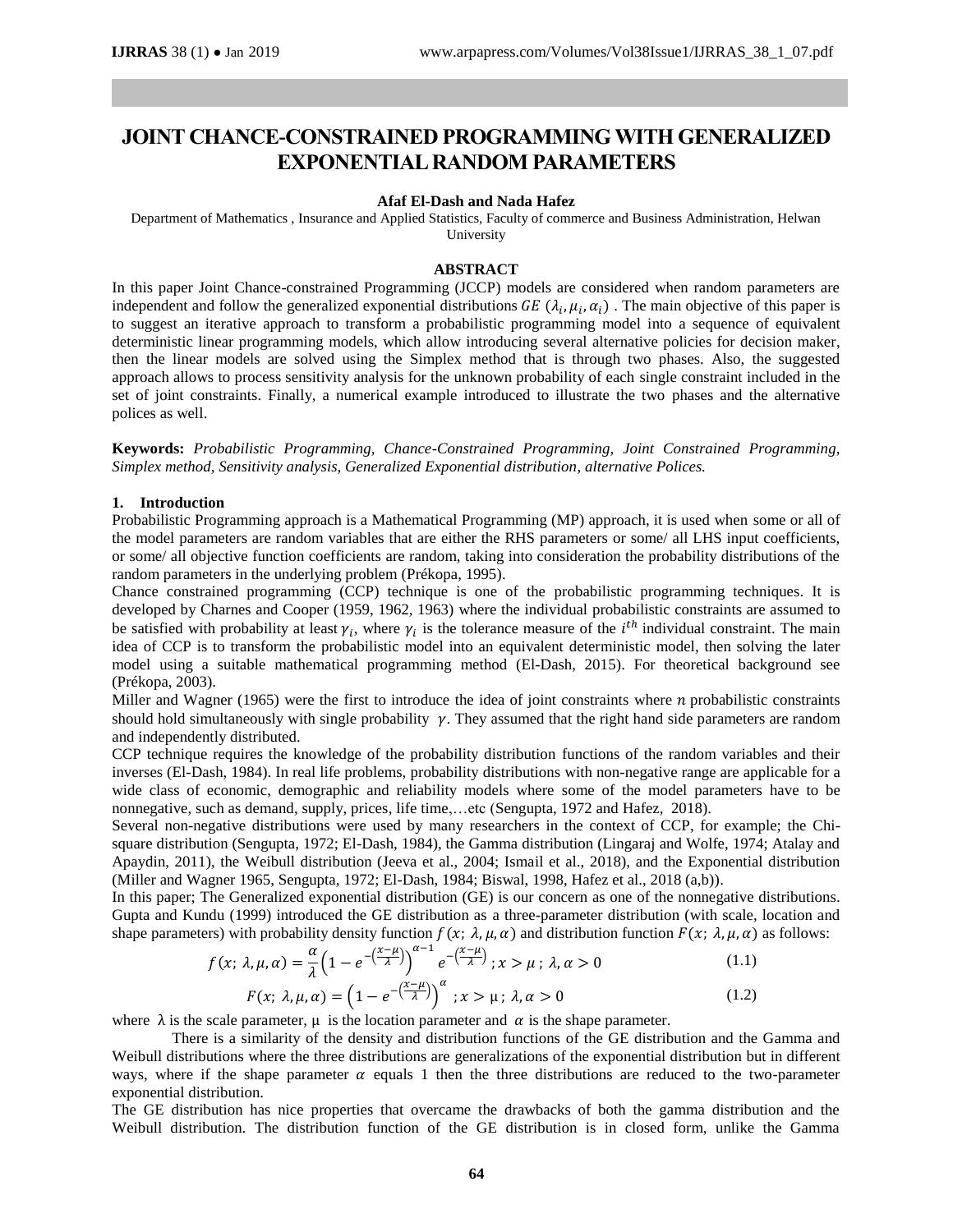distribution whose distribution function cannot be obtained in a closed form if the shape parameter is not an integer and could be obtained based on mathematical tables or computer software (Gupta and Kundu, 1999). As for the Weibull distribution, its distribution function could be obtained conveniently, but the distribution of the sum of independent and identically distributed Weibull random variables is not simple to obtain and approximation methods are need for using the CCP technique (Ismail et al., 2018).

In this paper; we propose a suggested iterative approach to obtain an equivalent deterministic model of joint chance constrained (JCC) model where RHS parameters are random and independently distributed with GE distributions. The suggested approach consists of two phases, where in phase (I) a JCCP model is transformed into a sequence of different individual CCP models with different individual tolerance measures, which are generated to provide several policies for decision maker, while in phase (II) the corresponding programming models for each alternative policy in phase (I) are solved, then a table is constructed to summarize optimal solution of alternative polices.

The suggested approach has two advantages; firstly, it keeps on the original size of the problem, while other approaches allows to increase the number of constraints as will be illustrated in section 4. Secondly, for real life JCCP problems with large size, Phase (I) allows to provide several alternative policies for decision makers easily. Thirdly, in Phase (II), the JCCP model is transformed into a sequence of linear programming models which are solved using the simplex method. fourthly, it keeps on the feasible area of the original problem unchanged unlike other approaches which require approximating the problem, which in turn changes the feasible area. Consider the following linear JCCP model

<span id="page-1-0"></span>
$$
Max. (Min.)Z = \sum_{j=1}^{n} c_j x_j
$$
\n(1.3)

S.T.

$$
P_r\left(\sum_{j=1}^n a_{ij}x_j \ge \tilde{b}_i \; ; i=1,2,\dots,m_1\right) \ge \gamma_1\tag{1.4}
$$

$$
P_r\left(\sum_{j=1}^n a_{ij} x_j \le \tilde{b}_i \quad ; i = m_1 + 1, m_1 + 2, \dots, m_2\right) \ge \gamma_2 \tag{1.5}
$$

$$
\sum_{j=1}^{n} a_{ij} x_j \le b_i \quad ; i = m_2 + 1, m_2 + 2, \dots, m_3 \tag{1.6}
$$

<span id="page-1-3"></span><span id="page-1-2"></span><span id="page-1-1"></span>
$$
x_j \ge 0 \quad ; j = 1, 2, \dots, n \tag{1.7}
$$

Where  $a_{ij}, c_j, b_i, j = 1, ..., n; i = 1, 2, ..., m_3$  are constants,  $\tilde{b}_i$ ,  $i = 1, 2, ..., m_2$  are random variables such that  $\tilde{b}_i{\sim}GE(\lambda_i,\mu_i,\alpha_i)$  , and  $\gamma_1,\gamma_2$  are two tolerance measures

This paper is organized as follows; Section 2 presents how the JCCP model [\(1.3\)-](#page-1-0) [\(1.7\)](#page-1-1) is transformed into equivalent deterministic model. Section 3 introduces the Suggested approach for solving the equivalent deterministic model of JCCP models with independent GE distributed RHS parameters. Section 4 illustrates a Numerical example, and finally Section 5 is for summary and Conclusions.

#### **2. Transformation of joint constraints**

In this section, the joint chance constraints [\(1.4\)](#page-1-2) and [\(1.5\)](#page-1-3) are transformed into equivalent deterministic constraints, which in turn are transformed to linear constraints.

**Case 1:** the joint constraints in [\(1.4\)](#page-1-2) can be written as

<span id="page-1-6"></span><span id="page-1-5"></span><span id="page-1-4"></span>
$$
\left[\prod_{i=1}^{m_1} F_{\tilde{b}_i} \left(\sum_{j=1}^n a_{ij} x_j\right)\right] \ge \gamma_1 \tag{2.1}
$$

Where  $F_{\tilde{b}_i}$  is the cumulative distribution function of a random variable  $\tilde{b}_i$ ,  $i = 1, ..., m$ . Since  $\tilde{b}_i \sim$ GE( $\lambda_i$ 

$$
\mu_i, \alpha_i
$$
, then (2.1) is equivalent to (El-Dash, 2018):  
\n
$$
\prod_{i=1}^{m_1} \left(1 - e^{-\frac{\sum_{j=1}^{m} a_{ij} x_j - \mu_i}{\lambda_i}}\right)^{\alpha_i} \ge \gamma_1 \to
$$
\n
$$
\prod_{i=1}^{m_1} y_i \ge \gamma_1 \quad ; y_i \ge \left(1 - e^{-\frac{\sum_{j=1}^{n} a_{ij} x_j - \mu_i}{\lambda_i}}\right)^{\alpha_i}; 0 \le y_i \le 1 \to
$$
\n(2.2)

$$
\sum_{j=1}^{n} a_{ij} x_j \le \mu_i - \lambda_i \ln \left[ 1 - y^* \frac{\overline{a_i}}{i} \right] \quad i = 1, 2, \dots, m
$$
\n(2.3)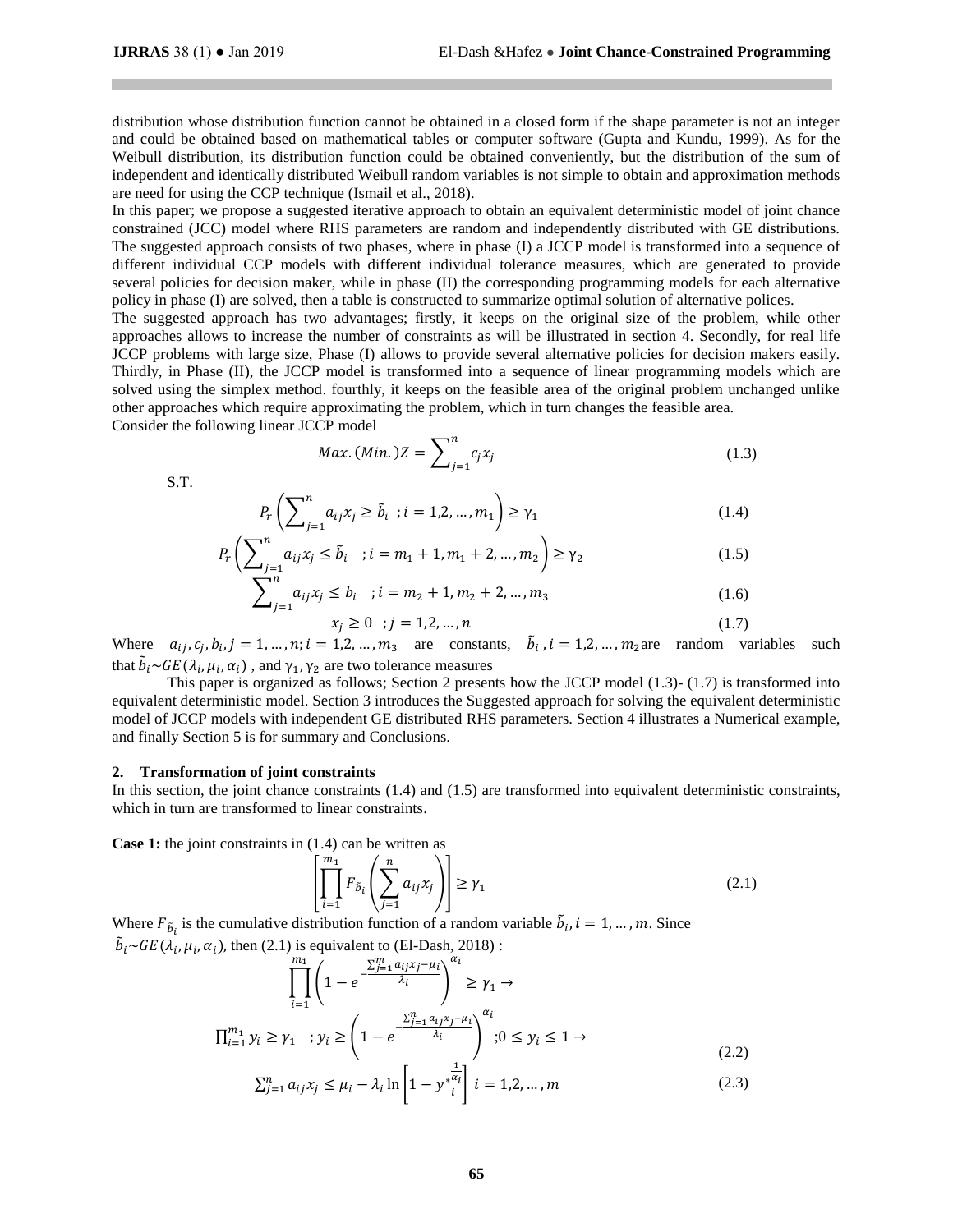Where  $y_i^*$  are given feasible numerical values which satisfy constraints [\(2.2\)](#page-1-5) and are determined through phase I in our suggested approach, as will be illustrated in next section. Constraints [\(2.3\)](#page-1-6) are linear constraints in  $x_j$ ;  $j =$  $1, \ldots, n$ 

**Case II:** Similarly; constraints [\(1.5\)](#page-1-3) can be written as

<span id="page-2-0"></span>
$$
\prod_{i=m_{1}+1}^{m_{2}} \left[ 1 - F_{\tilde{b}_{i}} \left( \sum_{j=1}^{n} a_{ij} x_{j} \right) \right] \geq \gamma_{2}
$$
\n
$$
\prod_{i=m_{1}+1}^{m_{2}} \left[ 1 - \left( 1 - e^{-\frac{\sum_{j=1}^{m} a_{ij} x_{j} - \mu_{i}}{\lambda_{i}}} \right)^{\alpha_{i}} \right] \geq \gamma_{2} \to
$$
\n
$$
\prod_{i=m_{1}+1}^{m_{2}} h_{i} \geq \gamma_{2} \quad ; h_{i} \geq 1 - \left( 1 - e^{-\frac{\sum_{j=1}^{n} a_{ij} x_{j} - \mu_{i}}{\lambda_{i}}} \right)^{\alpha_{i}}; 0 \leq h_{i} \leq 1
$$
\n
$$
\sum_{j=1}^{n} a_{ij} x_{j} \geq \mu_{i} - \lambda_{i} \ln \left[ 1 - (1 - h^{*}_{i})^{\frac{1}{\alpha_{i}}} \right]; i = m_{1} + 1, ..., m_{2}
$$
\n(2.6)

Where  $h_i^*$  are given feasible numerical values which are determined through phase I in our suggested approach, as will be illustrated in next section. Again, Constraints [\(2.6\)](#page-2-0) are linear constraints in  $x_j$ ;  $j = 1, ..., n$ .

#### **3. Suggested approach**

In this section we present a suggested iterative approach to solve the equivalent deterministic model of the JCCP model  $(1.3)-(1.7)$  $(1.3)-(1.7)$  based on the equivalent deterministic constraints  $(2.3)$  and  $(2.6)$ . The suggested approach consists of two phases; phase (I) aims to obtain a sequence of feasible numerical values of  $y_i^*$  and  $h_i^*$  which satisfy constraints [\(2.3\)](#page-1-6) and [\(2.6\)](#page-2-0) ,phase (II) uses the feasible values of  $y_i^*$  and  $h_i^*$  obtained in phase (I) to solve sequence of linear equivalent deterministic models of the JCCP model.

# **3.1 Phase (I)**

In this section,  $K$  number of the feasible values  $y_i$  $i$ ,  $i = 1, ..., m_1$  and  $h_i^*$ ∗ ,  $i = m_1 + 1, ..., m_2$  are suggested which satisfy the conditions [\(2.3\)](#page-1-6)[-\(2.6\)](#page-2-0) respectively, through K iterations.

From previous section,  $y_i^*$  and  $h_i^*$  are feasible numerical values which satisfy constraints [\(2.3\)](#page-1-6) and [\(2.6\),](#page-2-0) respectively. In the following, a simple algorithm is illustrated to compute  $y_i^*$ ,  $h_i^*$ **Step 1:** 1) Compute

$$
\gamma_{01} = \sqrt[m_1]{\gamma_1} \qquad , \gamma_{02} = \sqrt[m_2]{\gamma_2} \qquad (3.1)
$$
  
Where  $0 < \gamma_{01} < 1$  ,  $0 < \gamma_{02} < 1$ 

**Step 2:** 1) let

$$
\gamma_{01} \le \gamma_i^{*(t)} < \gamma_{01} + \epsilon_1^{(t)}, \qquad \epsilon_1 \to (1 - \gamma_{01})
$$
\n
$$
\gamma_{02} \le h_i^{*(t)} < \gamma_{02} + \epsilon_2^{(t)}, \qquad \epsilon_2 \to (1 - \gamma_{02})
$$
\n
$$
\qquad (3.2)
$$
\n
$$
\qquad (3.3)
$$

Where t denotes the number of iteration,  $t = 1, 2, ..., k$ 

2) Compute

$$
\delta_1 = \frac{1 - \gamma_{01}}{K} \quad , \epsilon_1^{(t)} = (t - 1)\delta_1 \tag{3.4}
$$

$$
\delta_2 = \frac{1 - \gamma_{02}}{K} \quad , \epsilon_2^{(t)} = (t - 1)\delta_2 \tag{3.5}
$$

(3.6)

**Step 3:** 1) put  $t = 1$ ,  $y^{*(1)} = \gamma_{01}$ ,  $h^{*(1)} = \gamma_{02}$ 2) put  $t = t + 1$ , then compute:  $y_i^{*(t)} = \gamma_{01} + \epsilon_1^{(t)}$ ,  $h_i^{*(t)} = \gamma_{02} + \epsilon_2^{(t)}$ 3) if  $t < K$ , put  $t = t + 1$ , go to step 2 (number 2)

4) 2) if 
$$
t = K
$$
, for all  $i = 1, ..., m_2$  stop.

**Step 4:** go to phase 2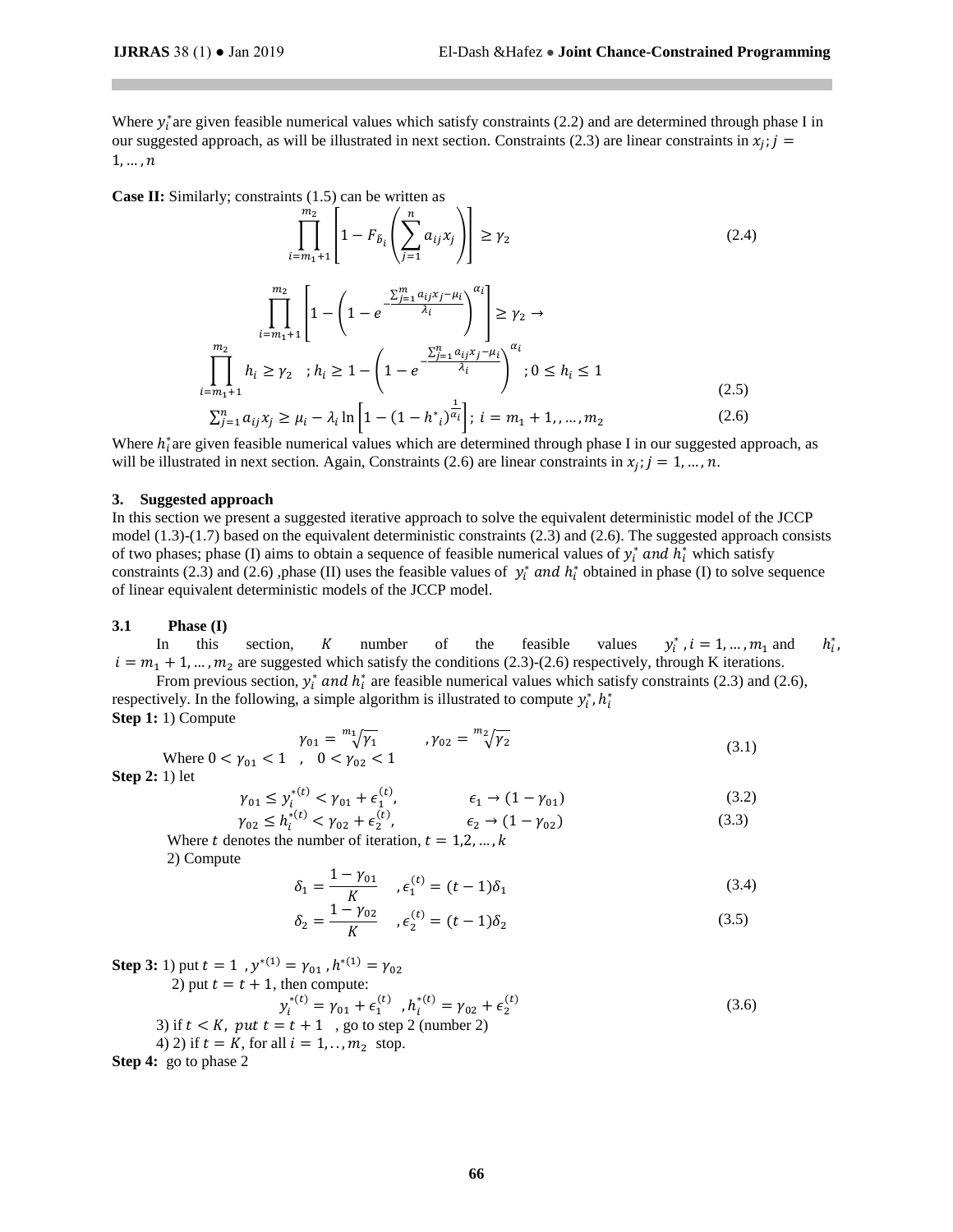# **3.2 Phase II**

In this phase, the  $K$  sequence of LP models are solved using Simplex method through the following algorithm: **Step (1):** 1) put  $t = 1$ 

2) Construct the linear programming model (t)

Model (t): 
$$
Max.(Min.)Z^{(t)} = \sum_{j=1}^{n} c_j x_j
$$
 (3.7)

$$
\sum_{j=1}^{n} a_{ij} x_j \le \mu_i - \lambda_i \ln \left[ 1 - (y_i^{(t)})^{\frac{1}{\alpha_i}} \right] \quad ; \ i = 1, 2, \dots, m \tag{3.8}
$$

$$
\sum_{j=1}^{n} a_{ij} x_j \ge \mu_i - \lambda_i \ln \left[ 1 - \left( 1 - h_i^{*(t)} \right)^{\frac{1}{\alpha_i}} \right];
$$
\n
$$
i = m_1 + 1, \dots, m_2
$$
\n(3.9)

$$
\sum_{j=1}^{n} a_{ij} x_j \le b_i \quad ; i = m_2 + 1, m_2 + 2, ..., m_3 \tag{3.10}
$$

<span id="page-3-1"></span><span id="page-3-0"></span>
$$
x_j \ge 0 \quad ; j = 1, 2, \dots, n \tag{3.11}
$$

**Step (2):** substitute with  $y_i^{*(t)}$ ,  $h_i^{*(t)}$  from phase (I) in [\(3.8\)](#page-3-0) and [\(3.9\),](#page-3-1) respectively.

**Step (3):** solve the above linear programming model by simplex method and find the optimal solution  $Z^{*(t)}$ ,  $x_j^{*(t)}$  ;  $j = 1, ..., n$ 

**Step (4):1)** If  $t < k$ , put  $t = t + 1$  go to step (1), number (2)

2) If  $t = k$ , stop and construct the following table

Table (3.1): optimal solution of alternative policies

| Policy (t)        |                 | $*(t)$                               | $\cdot$ (t)<br>$\ldots x_n^{*(t)}$<br>$\mathbf v$<br>$\mathcal{N}_{1}$ | $Z^{*(t)}$ |
|-------------------|-----------------|--------------------------------------|------------------------------------------------------------------------|------------|
|                   | $\gamma_{01}$   | $\gamma_{02}$                        | $\ldots x_n^{*(1)}$<br>$x_1^{*(1)}$                                    | $7^{*(1)}$ |
| $\left( 2\right)$ | (2)<br>$v_{01}$ | $+\epsilon_2^{(2)}$<br>$\gamma_{02}$ | $r^{*(2)}$<br>$\ldots x_n^{*(2)}$<br>$\mathcal{N}_{1}$                 | $Z^{*(2)}$ |
|                   |                 |                                      |                                                                        |            |
| (k)               | (k<br>$v_{01}$  | (k`<br>${\gamma}_{02}$ .             | $\cdot^*(k)$<br>$r^{*(k)}$<br>$\cdots \lambda_{n}$<br>$\mathcal{N}$    | $Z^{*(k)}$ |

#### **4. Comparison with Another approach**

In this section, we compare our suggested approach with another approach some other researchers use in order to solve JCCP models, such as (An and Eheart, 2007; Sun et al., 2013). This approach is based on decomposing the JCC's into individual constraints with individual tolerance measures  $\gamma_{ik}$  and deal with  $\gamma_{ik}$ 's as decision variables, such that the product of  $\gamma_{ik}$ 's satisfy the overall tolerance measure  $\gamma_k$ . Accordingly; model [\(1.3\)-](#page-1-0) [\(1.7\)](#page-1-1) becomes as follows:

$$
Max. (Min.)Z = \sum_{j=1}^{n} c_j x_j
$$
\n
$$
(4.1)
$$

S.t. 
$$
P_r(\sum_{j=1}^n a_{ij}x_j \ge \tilde{b}_i) \ge \gamma_{i1}
$$
;  $i = 1, 2, ..., m_1$  (4.2)

$$
P_r\left(\sum_{j=1}^n a_{ij} x_j \le \tilde{b}_i\right) \ge \gamma_{i2} \quad ; i = m_1 + 1, m_1 + 2, \dots, m_2 \tag{4.3}
$$

<span id="page-3-4"></span><span id="page-3-3"></span><span id="page-3-2"></span>
$$
\prod_{i} \gamma_{ik} \ge \gamma_k \quad ; k = 1, 2 \tag{4.4}
$$

$$
\sum_{j=1}^{n} a_{ij} x_j \le b_i \quad ; i = m_2 + 1, m_2 + 2, \dots, m_3 \tag{4.5}
$$

$$
\delta \le \gamma_{ik} \le 1 - \delta \quad ; \ \delta = 0.01 \quad ; \ \ i = 1, \dots, m_2 \ ; k = 1, 2
$$
\n
$$
x_j \ge 0 \quad ; j = 1, 2, \dots, n \tag{4.7}
$$

The CCP model  $(4.1)$  - $(4.7)$  is a nonlinear programming model because of constraint  $(4.4)$ , and the equivalent deterministic model is also nonlinear model which could be obtained similarly as in constraints [\(2.3\)](#page-1-6) and [\(2.6\);](#page-2-0) such that the  $y_i^*$  and  $h_i^*$  are now decision variables and replaced by  $\gamma_{ik}$   $i = 1, ..., m_2$ ;  $k = 1, 2$ .

<span id="page-3-5"></span>
$$
Max. (Min.)Z = \sum_{j=1}^{n} c_j x_j
$$
\n(4.8)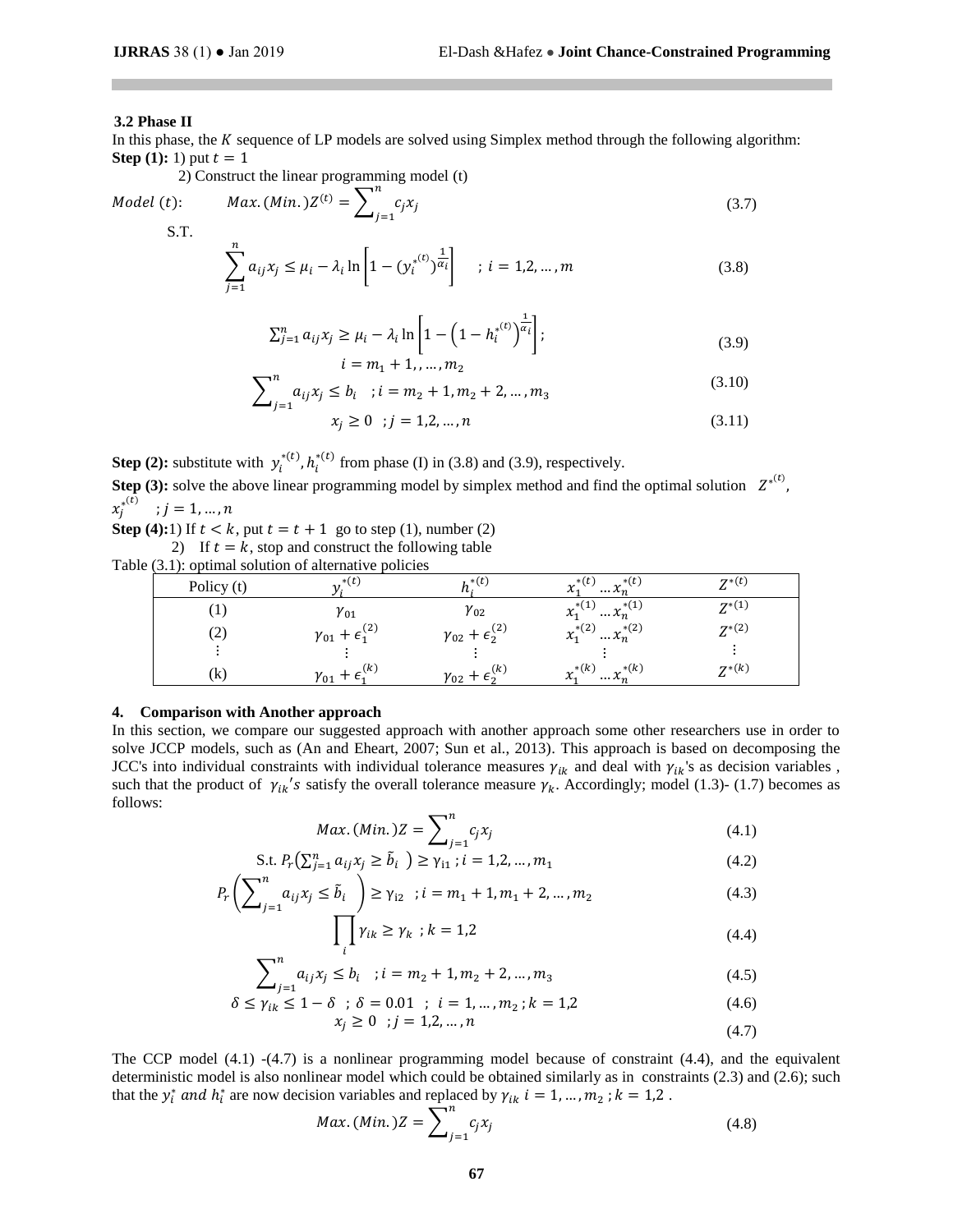$\mathbf{u}$ 

S.t. 
$$
\sum_{j=1}^{n} a_{ij} x_j + \lambda_i \ln \left[ 1 - \gamma_{i1} \frac{1}{a_i} \right] \le \mu_i ; i = 1, 2, ..., m_1
$$
 (4.9)

$$
\sum_{j=1}^{n} a_{ij} x_j + \lambda_i \ln \left[ 1 - (1 - \gamma_{i2})^{\frac{1}{\alpha_i}} \right] \ge \mu_i
$$
\n(4.10)

<span id="page-4-3"></span><span id="page-4-2"></span><span id="page-4-1"></span><span id="page-4-0"></span>
$$
; i = m_1 + 1, m_1 + 2, ..., m_2
$$

$$
\prod_{i} \gamma_{ik} \ge \gamma_k \quad ; k = 1,2 \tag{4.11}
$$

$$
\sum_{j=1}^{n} a_{ij} x_j \le b_i \quad ; i = m_2 + 1, m_2 + 2, \dots, m_3 \tag{4.12}
$$

$$
\delta \le \gamma_{ik} \le 1 - \delta \quad ; \quad \delta = 0.01 \quad ; \quad i = 1, \dots, m_2 \; ; \; k = 1, 2 \tag{4.13}
$$

$$
x_j \ge 0 \quad ; j = 1, 2, \dots, n \tag{4.14}
$$

Since the equivalent deterministic model [\(4.8\)](#page-3-5)[-\(4.14\)](#page-4-0) is also a nonlinear model because of the nonlinear constraints [\(4.9\)](#page-4-1)[-\(4.11\),](#page-4-2) it could be solved using one of the nonlinear techniques (Mokhtar, 2006). However; for large size problems this nonlinear model is very difficult to be solved. Therefore, in this paper we suggest to approximate model [\(4.8\)](#page-3-5)[-\(4.14\)](#page-4-0) into a linear programming model using Taylor approximation at initial point  $\gamma_{ik}^*$  as in model [\(4.15\)](#page-4-3)[-\(4.22\),](#page-4-4) which could be solved using the simplex method, as illustrated in next section.

$$
Max. (Min.)Z = \sum_{j=1}^{n} c_j x_j
$$
 (4.15)

S.t. 
$$
\sum_{j=1}^{n} a_{ij} x_{j} - \left( \frac{\lambda_{i} \gamma_{i1}^{*} \frac{1 - \alpha_{i}}{\alpha_{i}}}{\alpha_{i} \left[ 1 - \gamma_{i1}^{*} \frac{1}{\alpha_{i}} \right]} \right) \gamma_{i1} \leq \mu_{i} - \lambda_{i} \ln \left[ 1 - \gamma_{i1}^{*} \frac{1}{\alpha_{i}} \right] - \frac{\lambda_{i} \gamma_{i1}^{*} \frac{1}{\alpha_{i}}}{\alpha_{i} \left[ 1 - \gamma_{i1}^{*} \frac{1 - \alpha_{i}}{\alpha_{i}} \right]} \quad ; i =
$$
\n
$$
\sum_{j=1}^{n} a_{ij} x_{j} + \left( \frac{\lambda_{i} (1 - \gamma_{i2}^{*}) \frac{1 - \alpha_{i}}{\alpha_{i}}}{\alpha_{i} \left[ 1 - (1 - \gamma_{i2}^{*}) \frac{1}{\alpha_{i}} \right]} \right) \gamma_{i2}
$$
\n
$$
\geq \mu_{i} - \lambda_{i} \ln \left[ 1 - (1 - \gamma_{i2}^{*}) \frac{1}{\alpha_{i}} \right] + \frac{\lambda_{i} (1 - \gamma_{i2}^{*}) \frac{1 - \alpha_{i}}{\alpha_{i}} \gamma_{i2}^{*}}{\alpha_{i} \left[ 1 - (1 - \gamma_{i2}^{*}) \frac{1 - \alpha_{i}}{\alpha_{i}} \right]} \quad ; i = m_{1} + 1, m_{1} + 2, ..., m_{2}
$$
\n
$$
\sum_{i=1}^{m_{1}} \left( \gamma_{i1} \prod_{q=i}^{m_{1}} \gamma_{q1}^{*} \right) \geq \gamma_{1} - (m_{1} - 1) \prod_{i=1}^{m_{1}} \gamma_{i1}^{*} \tag{4.18}
$$

$$
\sum_{i=m_1+1}^{m_2} \left( \gamma_{i2} \prod_{\substack{q=m_1+1\\q\neq i}}^{m_2} \gamma_{q2}^* \right) \ge \gamma_2 - (m_2 - m_1 - 1) \prod_{i=m_1+1}^{m_2} \gamma_{i2}^* \tag{4.19}
$$

$$
\sum_{j=1}^{n} a_{ij} x_j \le b_i \quad ; i = m_2 + 1, m_2 + 2, \dots, m_3 \tag{4.20}
$$

$$
\delta \le \gamma_{ik} \le 1 - \delta \quad ; \ \delta = 0.01 \quad ; \ \ i = 1, \dots, m_2 \ ; k = 1, 2 \tag{4.21}
$$

<span id="page-4-4"></span>
$$
x_j \ge 0 \quad ; j = 1, 2, \dots, n \tag{4.22}
$$

However; we have to bear in mind that (i) the size of the problem increases by k constraints unlike our suggested approach, (ii) approximating the nonlinear equivalent deterministic model to a linear one leads to changes in the feasible area of the original problem.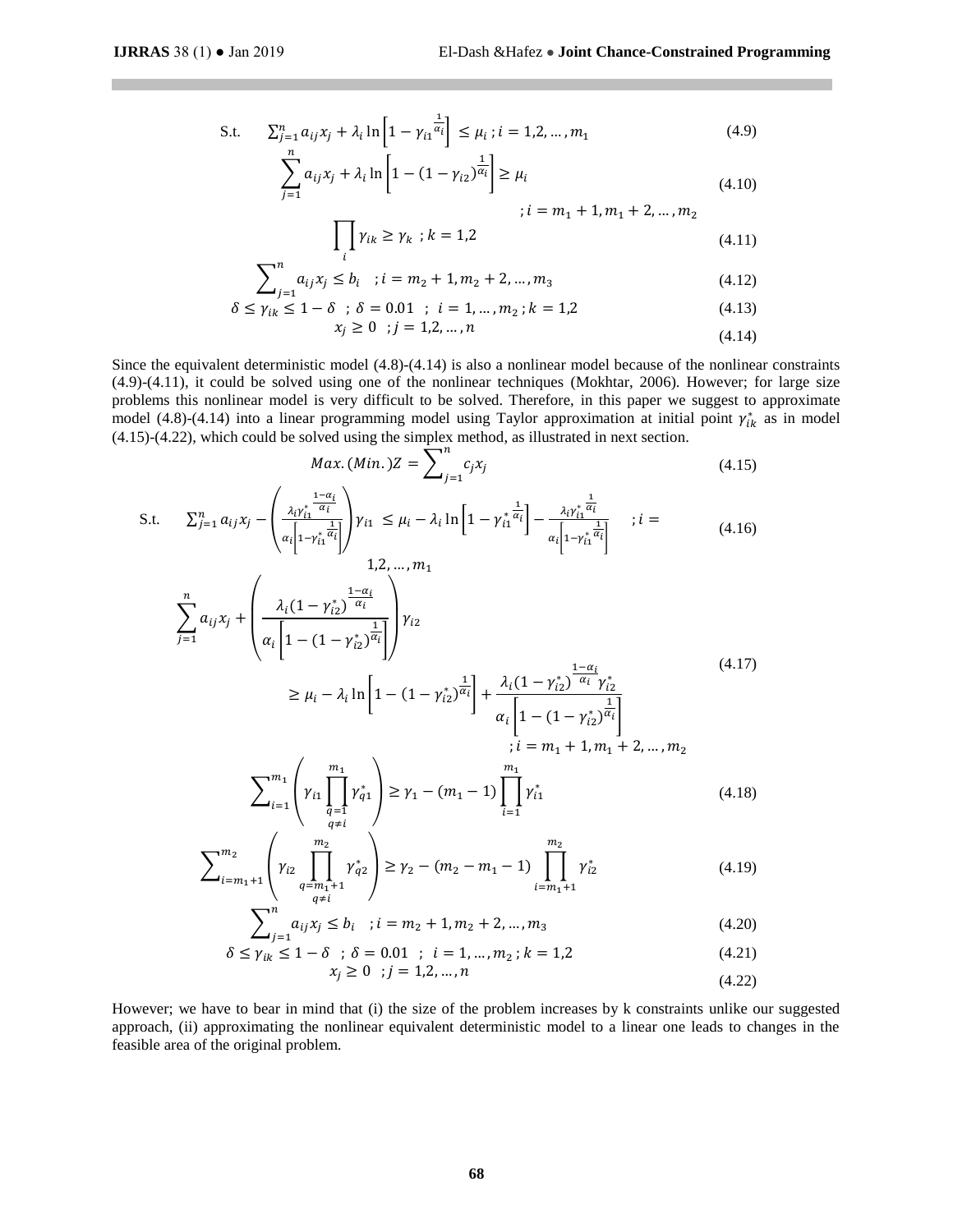# **5. Numerical example**

In this section, we demonstrate how the suggested approach is applied through phase I and II. Consider the following JCCP model:

S.T.

$$
Max. Z = 5x_1 + 2x_2
$$
\n(5.1)  
\n
$$
P_r \begin{pmatrix} 2x_1 + 3x_2 \le \tilde{b}_1 \\ 3x_1 - x_2 \ge \tilde{b}_2 \\ x_1 + 2x_2 \le \tilde{b}_3 \end{pmatrix} \ge 0.90
$$
\n(5.2)  
\n
$$
10x_1 + 7x_2 \le 70
$$
\n(5.3)  
\n
$$
x_1 + 2x_2 \le 10
$$
\n(5.4)

 $x_1, x_2 \ge 0$  $, x_2 \ge 0$  (5.5) Where  $\tilde{b}_1 \sim GE(\lambda_1 = 1, \mu_1 = 6, \alpha_1 = 1.5)$ ,  $\tilde{b}_2 \sim GE(\lambda_2 = 1.5, \mu_2 = 5, \alpha_2 = 1)$  and  $\tilde{b}_3 \sim GE(\lambda_3 = 2, \mu_3 = 3, \alpha_3 = 2)$ **Phase I:**

Assume that 
$$
K = 3
$$
, and  $t = 1,2,3$   
\nStep 1:  $\gamma_{01} = \sqrt[3]{0.90} \approx 0.97$ , let  
\nStep 2:  $0.97 \le y_i^{(t)} \le 0.97 + \epsilon^{(t)}$ ;  $\epsilon^t \to (0.03)$   
\n $\delta_1 = \frac{1 - 0.97}{3} = 0.01$ ,  $\epsilon^{(t)} = 0.01 (t - 1)$   
\nStep 3: 1) put  $t = 1 \to \epsilon^{(1)} = 0 \to y_i^{(1)} = 0.97$ ,  $i = 1,2,3$   
\n2) put  $t = t + 1 = 2 \to \epsilon^{(2)} = (2 - 1)(0.01) = 0.01 \to y_i^{(2)} = 0.98$ ,  $t < k$   
\n3) Put  $t = t + 1 = 3 \to \epsilon^{(3)} = (3 - 1)(0.01) = 0.02 \to y_i^{(3)} = 0.99$   
\n4)  $t = 3 = k$ , stop  
\nPhase II:  
\n1) Given  $y_i^{*(1)} = 0.97 \to$  the deterministic model  
\n $\begin{aligned}\nMax.Z^{(1)} &= 5x_1 + 2x_2 \\
S.t. 2x_1 + 3x_2 \le 9.91 \\
3x_1 - x_2 \ge 5.05 \\
x_1 + 2x_2 \le 11.38 \\
10x_1 + 7x_2 \le 70\n\end{aligned}$  (5.6)

$$
x_1 + 2x_2 \le 10
$$
  
By Simplex method the optimal solution of model (5.6) is:  

$$
Z^{*(1)} = 24.77 \quad , x_1^{*(1)} = 4.95 \quad , x_2^{*(1)} = 0
$$
  

$$
Z^{*(2)} = 29.888 \quad , x_1^{*(3)} = 4.95 \quad , x_2^{*(1)} = 0
$$
 (5.7)

Similarly; when  $y_i^{(2)} = 0.98$  and  $y_i^{(3)} = 0.99$  we obtain the optimal solution of the model as summarized in table (5.1)

| Table $(5.1)$ : optimal solution of the three alterative policies:                                  |       |      |               |                 |  |
|-----------------------------------------------------------------------------------------------------|-------|------|---------------|-----------------|--|
| Policy (t)                                                                                          |       |      | $v^{(\iota)}$ | $\mathbf{z}(t)$ |  |
|                                                                                                     | .1.97 |      |               | 24.77           |  |
|                                                                                                     | 0.98  | 5.16 |               | 25.79           |  |
|                                                                                                     | 0.99  | 5.50 |               | 27.52           |  |
| If we use the other ennroach of section $(4)$ then the equivalent deterministic poplinear model is: |       |      |               |                 |  |

If we use the other approach of section (4), then the equivalent deterministic nonlinear model is:

<span id="page-5-0"></span>

| <i>Max.</i> $Z = 5x_1 + 2x_2$                                           | (5.8)  |
|-------------------------------------------------------------------------|--------|
| S.t. $2x_1 + 3x_2 + \ln\left[1 - \gamma_1^{\frac{1}{1.5}}\right] \le 6$ | (5.9)  |
| $3x_1 - x_2 + 1.5 \ln[1 - (1 - \gamma_2)] \ge 5$                        | (5.10) |
| $x_1 + 2x_2 + 2\ln\left[1 - \gamma_1^{\frac{1}{2}}\right] \leq 3$       | (5.11) |

<span id="page-5-2"></span><span id="page-5-1"></span>
$$
\prod_{i}^{3} \gamma_i \ge 0.9 \tag{5.12}
$$

$$
10x_1 + 7x_2 \le 70 \tag{5.13}
$$
\n
$$
x_1 + 2x_2 \le 10 \tag{5.14}
$$

$$
\delta \le \gamma_i \le 1 - \delta \quad ; \quad \delta = 0.01 \quad ; \quad i = 1, 2, 3
$$
\n
$$
x_1, x_2 \ge 0 \tag{5.15}
$$
\n
$$
(5.15)
$$
\n
$$
(5.16)
$$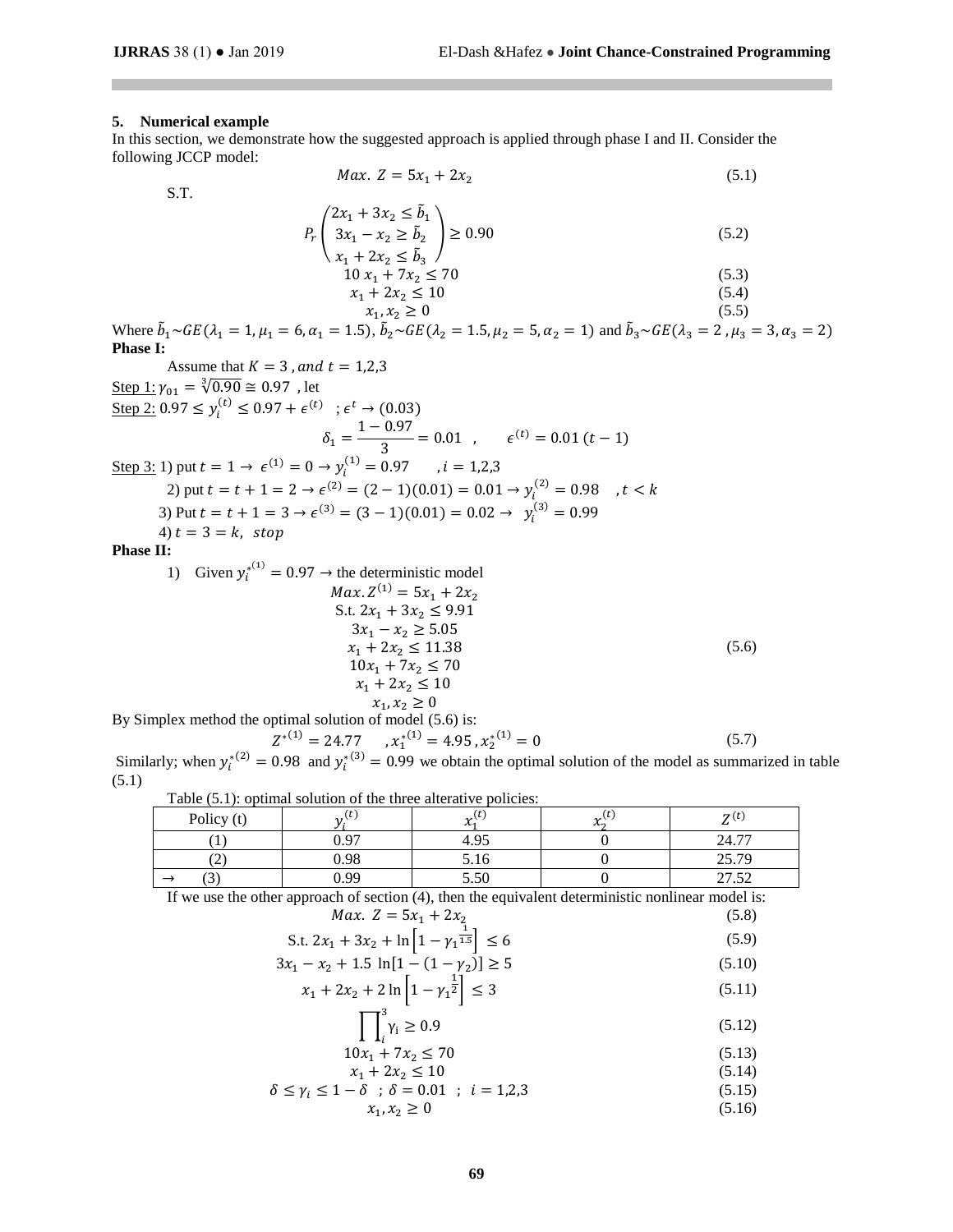If we approximate constraints [\(5.9\)](#page-5-1)[-\(5.12\)](#page-5-2) to linear constraints given the initial point ( $\gamma_1 = 0.97, \gamma_2 = 0.97, \gamma_3 =$ 0.97), then the linear model is:

<span id="page-6-0"></span>
$$
Max. Z = 5x_1 + 2x_2
$$
  
\nS.t.  $2x_1 + 3x_2 - 33.504 \gamma_1 \le -22.592$   
\n $3x_1 - x_2 + 1.546 \gamma_2 \ge 6.546$   
\n $x_1 + 2x_2 - 67.178 \gamma_3 \le -53.779$   
\n $0.941\gamma_1 + 0.941\gamma_2 + 0.941\gamma_3 \ge -0.925$   
\n $\delta \le \gamma_i \le 1 - \delta \; ; \; \delta = 0.01 \; ; \; i = 1,2,3$   
\n $10x_1 + 7x_2 \le 70$   
\n $x_1 + 2x_2 \le 10$   
\n $x_1, x_2 \ge 0$ 

And the optimal solution is as follows for initial values  $\gamma_i^{(0)} = 0.97$ ;  $i = 1,2,3$ :  $Z^* = 26.44$ ,  $x_1^*$  $x_1^* = 5.29$ ,  $x_2^* = 0$ ;  $\gamma_i = 0.99$ ;  $i = 1,2,3$ 

It could be noticed that for  $\gamma_i = 0.99$ ;  $i = 1,2,3$ , the optimal objective value of model [\(5.17\)](#page-6-0) is 26.44 which is less than the corresponding optimal objective value (policy 3) obtained by applying the suggested approach of section (3). That is, the suggested approach of section 4 is better than applying linear approximation of the model, because the resultant feasible area is changed due to applying the linear approximation.

#### **References**

- [1]. An H. and Eheart J. Wayland, 2007 "A Screening Technique for Joint Chance-Constrained Programming for Air-Quality Management" Operations Research, Vol. 55, No. 4, pp. 792-798
- [2]. Atalay, D. Kumru; Apaydin, A. (2011), "Gamma Distribution Approach in Chance-Constrained Stochastic Programming Model", Journal of Inequalities and Applications, vol. 108.
- [3]. Biswal, M.; Biswal, N.; Li, D. (1998), "Probabilistic Linear Programming Problems with Exponential Random Variables: A Technical Note", European Journal of Operational Research, vol. 111, pp. 589-597.
- [4]. Charnes, A.; Cooper, W. (1959) "Chance Constrained Programming", Management Science, vol. 6, pp. 73 79.
- [5]. Charnes, A. and Cooper, W. (1962) "Chance Constraints and Normal Deviates", Journal of the American Statistical Association, vol.57, pp. 138-148.
- [6]. Charnes, A. and Cooper, W. (1963), "Deterministic equivalents for optimizing and satisfying under chance constraints", Oper. Res. 11, 18-39.
- [7]. El-Dash, A. A. (1984), Chance-Constrained and Nonlinear Goal Programming, Ph.D. thesis, University of North Wales, Bangor.
- [8]. El-Dash, A. A. (2015), Probabilistic Programming, the Academic Library, Tahrir street, Dokki, Cairo, Egypt (in Arabic).
- [9]. El-Dash, A.A. (2018), "Chance Constrained Programming (CCP) with Generalized Exponential (GE) Distributed Random Parameters", International Journal of Research and Reviews in Applied Statistics,Volume 37.
- [10]. Gupta, R. and Kundu, D. (1999):"Generalized Exponential Distributions", Austral& New Zealand J. Statist. 41 (2) 137-188.
- [11]. Hafez, M. Nada (2018), " A Joint chance-Constrained Programming approach and its Applications", PHD Thesis, Helwan University, Egypt.
- [12]. Hafez, N.M.; El-Dash, A.A.; Albehery, N., (2018 a) " Chance Constrained Programming (CCP) With Independent Or Dependent Exponential Input Coefficients", International Journal of Research and Revie ws in Applied Statistics, Vol. 34, Issue 2.
- [13]. Hafez, N.M.; El-Dash, A.A.; Albehery, N., (2018 b) "Joint Chance Constrained Programming with Dependent Parameters", Advances and Applications in Statistics, Volume 53, Number 1, PP. 1-12.
- [14]. [Ismail,](https://www.sciencedirect.com/science/article/pii/S2314721018300136#!) M, [El-Hefnawy,](https://www.sciencedirect.com/science/article/pii/S2314721018300136#!) A., [Saad, A.](https://www.sciencedirect.com/science/article/pii/S2314721018300136#!) (2018) "New Deterministic Solution to a chance constrained linear programming model with Weibull Random Coefficients" *[Future Business Journa](https://www.sciencedirect.com/science/journal/23147210)*l, [Volume 4, Issue 1,](https://www.sciencedirect.com/science/journal/23147210/4/1) pp. 109-120.
- [15]. Jeeva, M., Rajagopal, R., Charles, V. and Yadavalli, V. (2004) "An Application of Stochastic Programming with Weibull Distribution-Cluster Based Optimum Allocation of Recruitment in Manpower Planning" Stochastic Analysis and Applications, 22 (3), pp. 801-812.